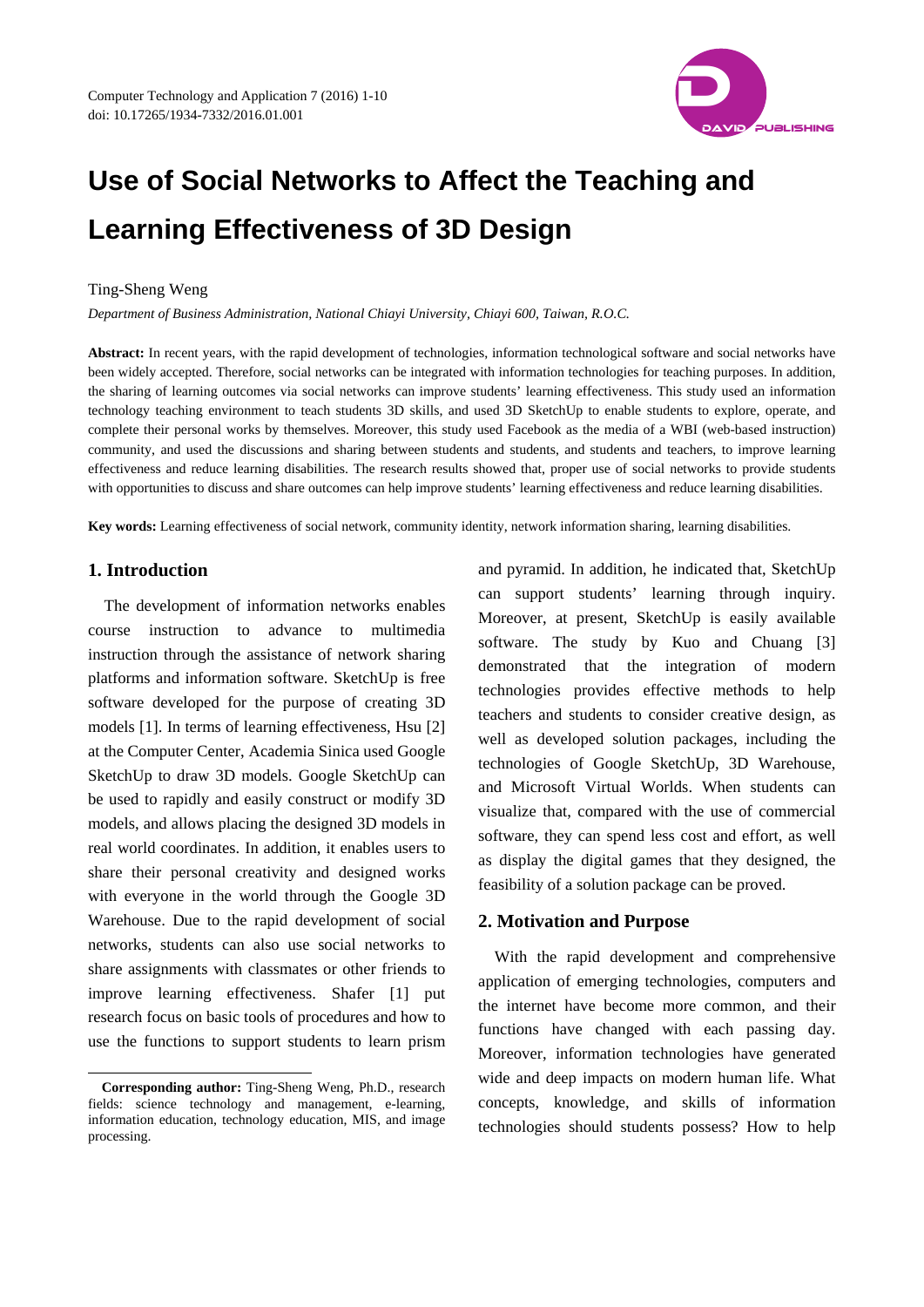students develop the basic ability of computational thinking to enable them to be competitive in a global society of information technology is very important. Therefore, teaching methods should be more diversified, and teaching should not be simply implemented using the traditional blackboard. This study used 3D virtual reality teaching to display what cannot be easily displayed in traditional blackboard teaching, such as dynamic 3D images, to further improve students' concepts and skills of information technologies. However, with the development of social networks, apparently social networks have become the tool through which students transfer and share information. Therefore, students can share everything in life, including assignments and learning outcomes, through social networks. As a result, this study intends to investigate the following issues:

(1) Can 3D virtual reality teaching improve students' learning effectiveness of learning software?

(2) Can the sharing of 3D skills and information on social networks improve students' learning effectiveness of learning software?

(3) To use the information sharing of social networks to reduce learning disabilities and improve learning effectiveness.

(4) To observe the intermediary effect of students' community identity.

#### **3. Literature Review**

#### *3.1 Level of Interaction of Virtual Community*

A virtual community is an individual in real life. By using network information technology, an individual can develop interpersonal relationships to accumulate knowledge through exchanges, interactions, and information sharing of an information exchange model in a specific information space within a certain period of time [4]. Tsai and Lai [5] summarized and indicated that, the existing virtual social networks can be classified according to many different factors. However, their purpose of establishment and focus of members' discussions are mainly common interests.

Therefore, among the definitions of virtual communities, common interest shared by community members is the concept that all scholars constantly emphasize, as well as the main reason why the members gather. Lu [6] also indicated that virtual interpersonal relationships enable users to develop intimacy and emotional interactions. A virtual context can be a place where emotions can be exchanged and vented.

Juang [7] mentioned that Games-Based Learning is the field that many learning researchers have been aggressively developing in recent years to enable learners to feel the challenges, control, sense of mystery, and sense of satisfaction of games. In addition, such games can be assisted by social interaction software or websites, such as Facebook, Twitter, MSN, and Plurk. The main objective of game-based learning is to enable users to maintain interactions with friends they know in real life, as well as to expand their social interaction networks through the exploration fun of social interaction games. Therefore, Social Learning Games can improve students' learning motivation, create a positive learning attitude, and increase teacher-student interaction and the level of peer interaction to further improve learning achievements.

#### *3.2 Community Identity*

Wu, Fang, and Huang [8] mentioned that "community identity" is derived from the social identity theory. According to the definitions, community identity is composed of two common concepts: one is identity itself, namely, the sense of belonging to a community; the other is the part concerning identity and self-concept [9]. The strength of relationship between a member and a community can be assessed based on the concept of community identity. Based on such a concept, one can judge whether he or she can become a member, namely, a member belonging to the community of the virtual brand [10]. In recent years, virtual communities have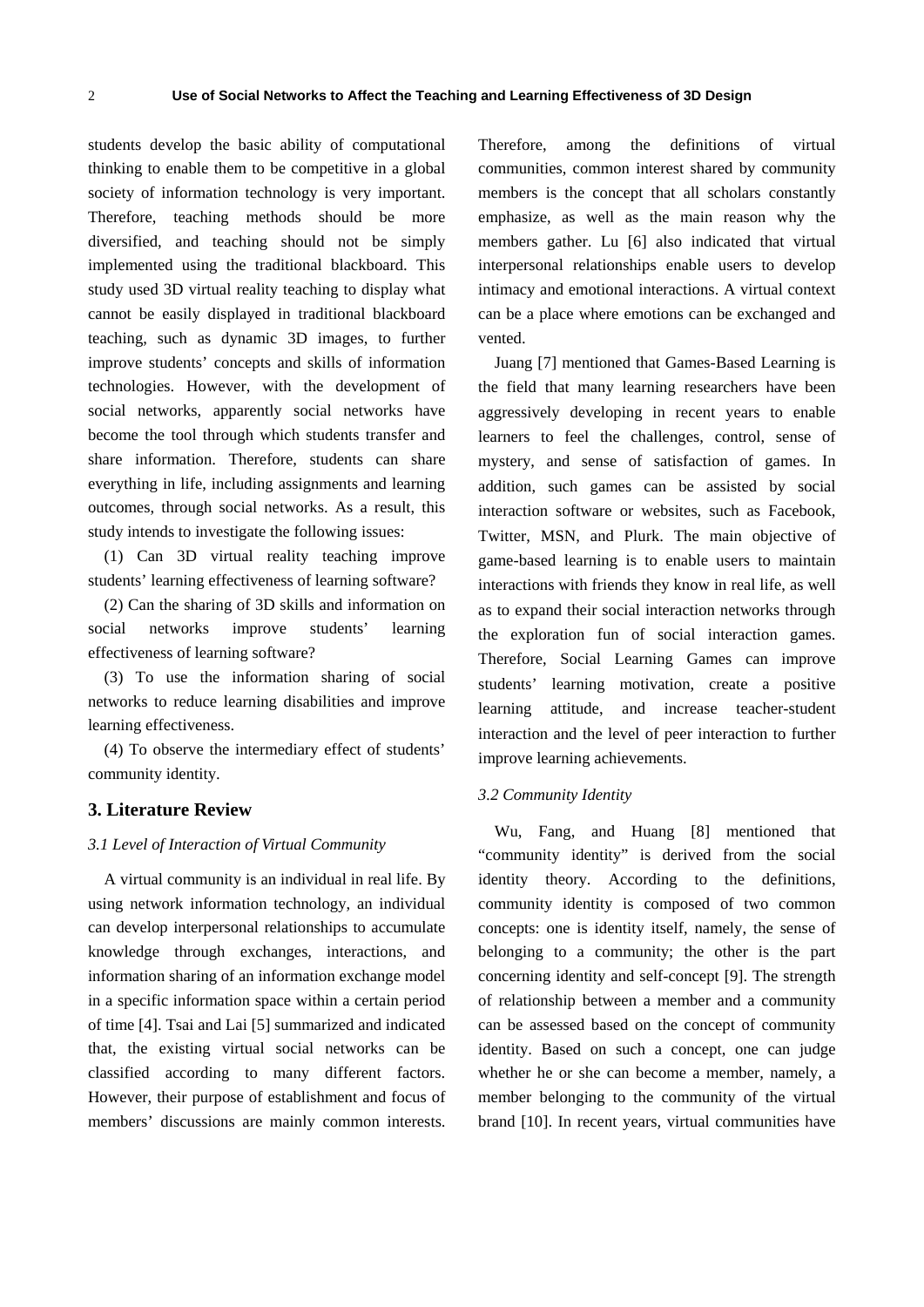become increasingly popular. Although there is a significant increase in the number of communities, there is a relatively small number of studies investigating information sharing [5], and only very few communities can successfully improve community members' knowledge sharing [11]. Therefore, it is important to enable members engaging in learning in class to discuss with one another on Facebook community to make them understand knowledge sharing behavior of community members. Thus, this study encouraged students to log into the online Facebook community of a software application course, as this study intends to understand the influence of sharing the learning skills and feedback of community members, and observe the influence of the 3D works of other people on students.

# *3.3 Learning Difficulties*

Chuang [12] mentioned that e-learning is a future trend. However, the starting point of learning for everyone is different. Learners lacking in background knowledge tend to easily develop learning disabilities. If learners' personal level and objective are understood, and appropriate courses are arranged, integration of network and development of proper modular e-learning can achieve the maximum learning effectiveness. Hung, Wu, and Hsieh [13] used 3D and virtual reality technology to develop a "virtual reality network learning platform", and used them-based design to design 3D e-book materials suitable for students with learning disabilities in elementary school mathematics, in order to improve students' learning effectiveness in contextual learning environments through teaching.

The Internet plays a very important role in the integration of information technology and teaching. Students taking multimedia courses are from different schools, and their background knowledge and skills are different. Therefore, providing teaching materials outside the learning platform, using the virtual platform of the Facebook community to provide

students with answers to questions in a timely manner, and providing skills and procedures can enable students encountering problems in class or out of class to immediately obtain problem-solving skills. The integration of information technology with teaching has become an educational trend. If network learning environments can be fully utilized, instructors and learners can engage in individualized interactions of learning needs, reduce learning disabilities, improve teaching quality, and improve teaching and learning effectiveness without being limited by time or space.

# *3.4 Learning Effectiveness*

Based on the perspectives of situated learning, problem-based learning, and social constructivism, Chu, Chen, Hung, and Liao [14] focused on cooperative learning to integrate the characteristics of cognitive theory and e-learning, and refer to the knowledge transformation methods of knowledge management to develop the "adaptive cooperative e-learning model", which aims at improving the professional growth of students with learning difficulties in mathematics for teachers using systematic, structured, adaptive, and tacit knowledge induction in their teaching knowledge and ability. They then designed and constructed the system based on the above, and investigated the effect of this model on improving teachers' knowledge and ability and students' mathematics learning. Chan [15] suggested that the outcome focus is not on students' academic performance, but the ability actually developed by the end of the learning process. In addition, he used students' performance to inspect educational outcomes. Specifically, outcome-oriented education emphasizes the development of a learning blueprint that can predict students' performance outcome, the development of specific outcomes and performance standards, and stage-by-stage assessment on learning outcomes during the learning process to ensure that graduates possess the required abilities. Liao and Huang [16] integrated social network services with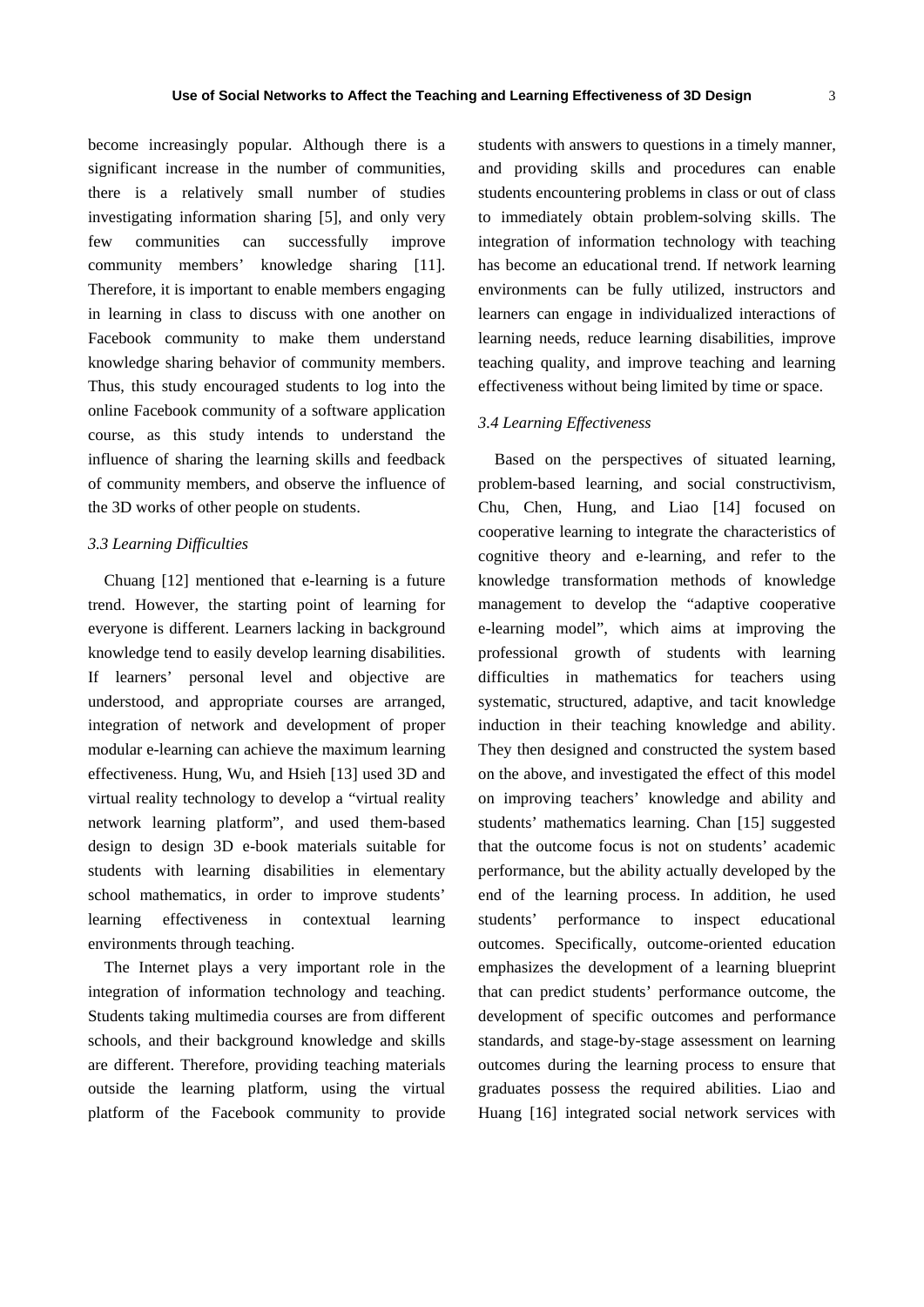electronic illustrated stories to provide teaching activities that are combined with natural science courses in elementary schools. In addition, a platform with abundant content for knowledge transfer and cooperative learning triggered students' learning motivation and interest, developed the communicative and interactive relationship between teacher and students, and improved students' learning and learning satisfaction to further improve their learning effectiveness. The currently popular social networks have been widely accepted by users and applied to various fields. Facebook is one of the most popular current social networks. It provides powerful interactive functions and assists learners in developing the relationship of cooperative learning. The study by Liu [17] suggested that, compared with the traditional classroom teaching model, a network learning environment enables learners to have more channels and courage to ask questions when faced with problems, and has a significant benefit on improving students' problem-solving ability. In addition, learners suggested that, the network learning model provides learners with more diversified learning. Moreover, the hyperlink feature of networks enables learners to search course-related resources online in a timely manner during the learning process, and enables them to absorb more extracurricular knowledge and expand the learning vision of courses.

This study used on-site teaching and instant community discussions in classroom teaching, provided individual instruction for students' questions, and uploaded the operating procedures of 3D production to teaching platforms and community discussion websites. This study also recorded the difficulties encountered by students on social networks in order to provide instant solution skills as reference for other students.

Due to the popularity of network platforms, contemporary students are used to using social networks for communication. Some students are not good at engaging in face-to-face verbal communication with people; therefore, this instant social network enabled students who seldom raise questions verbally to use textual conversion for interaction.

# **4. Research Method**

This study provided 3D software for students to produce 3D digital products in software courses, and used the social network software of the Facebook club forum to enable students to discuss works and share production skills and procedures with one another. The author acted as course instructor, and used Facebook to interact with students. During the course, the author implemented individual teaching and obtained feedback. Finally, this study performed literature review, analysis, and investigations.

#### *4.1 Research Design*

In the beginning of learning, this study encouraged students to explore the functions provided by computer software. In addition, at the appropriate time, this study requested students to exchange feedback, and encouraged creators to keep trying trends as the requirement for good creation. This study encouraged students to use Google SketchUp 3D software to produce 3D works, upload their works and design concepts on the Facebook club interface to enable the teacher, or other students participating in the course, to provide feedback, and immediately provide online skill support to one another according to the feedback and 3D works instantly shared online. In this way, students could improve their own works through the assistance of other people (see Figs. 1 and 2).

The reason why this study used Facebook as the social network discussion platform is that the popularity of Facebook in Taiwan is the highest in the world. According to the user data in Taiwan, as announced by a Facebook official in 2013, an average of 14 million people use Facebook every month in Taiwan, approximately 10 million people log into Facebook every day, and 7.1 million people log into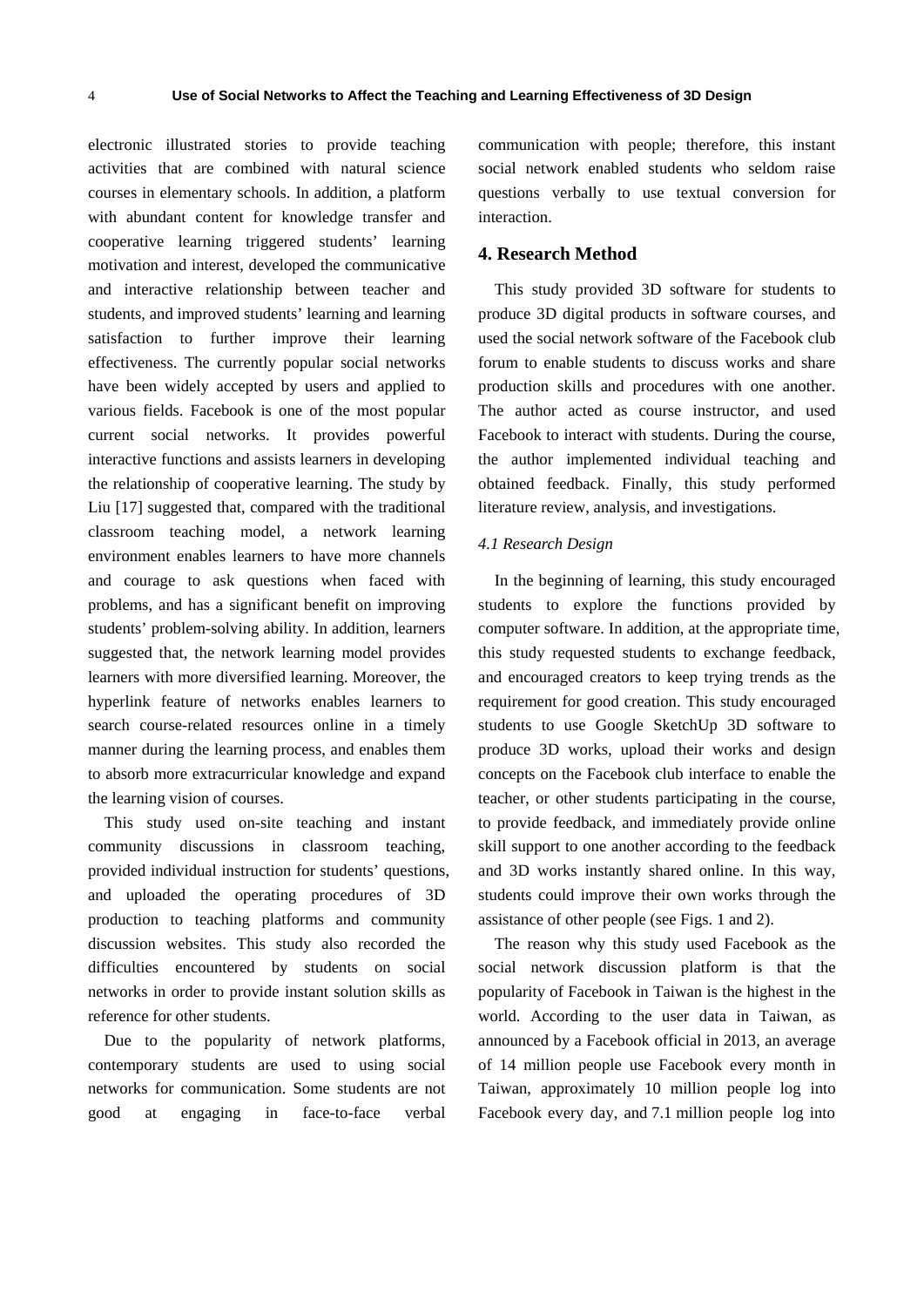

**Fig. 1 Students shared their works on social network.** 



**Fig. 2 Students instantly shared their works on social network and obtained instant discussion feedback.** 

Facebook via smart phone or tablet computer. The proportion of active users who use Facebook at least once daily is 71%, which is higher than the 67% in Hong Kong and the global 61% [18].

Students could instantly share their works with other classmates, and could also learn the creativity and design concepts of others from social networks. Moreover, students could interact with one another to enhance their learning atmosphere.

Instant sharing social networks could become an efficient learning model, which would be beneficial to the improvement of technological ability and enable learners to instantly obtain discussion feedback to improve learning effectiveness without being limited by time or place. Learners could immediately learn design concepts that are different from theirs, as well as refer to other people's works to integrate with their original works and become new works. Such instant sharing learning effect could obtain the maximum feedback.

#### **5. Results**

This study used 3D SketchUp as the teaching material in class, and observed students' learning situations through the community platform. The outcomes of teaching students to use software are, as follows:

In an era of high quality and precision, size precision is an important concept, where only 100% precision can meet the needs of society. Products in Taiwan are featured by high precision. However, the proverb in Taiwan: "Just the same is acceptable" may sometimes lead to students' misconceptions. The difficulty of designing 3D structures using a planar computer is visual angle. Only when a structure is observed from multiple visual angles can defects or poor design be discovered. Highly precise 3D works cannot be designed unless constantly turned within a space for various visual angles to inspect whether there are errors, and the errors are further corrected.

This study took the erroneous 3D visual design for example to give explanations. As shown in Figs. 3-5, this study gave explanations of front view (Fig. 3), plan view (Fig. 4.), and magnified view (Fig. 5.), respectively. From the front view of Fig. 3, the positions of lines seem to be correct. However, from Fig. 4, the plan view, the design positions of lines are wrong. From Fig. 5, the magnified view, the positions of lines are wrong.

In the book, *How Is Society Possible?* Simmel [19] mentioned that, the existence of society is established upon the interactive relationships among people. The purification process of interactions and social patterns is called socialization. According to Simmel's assumption, human beings are inclined to socialization. During the socialization process, human beings will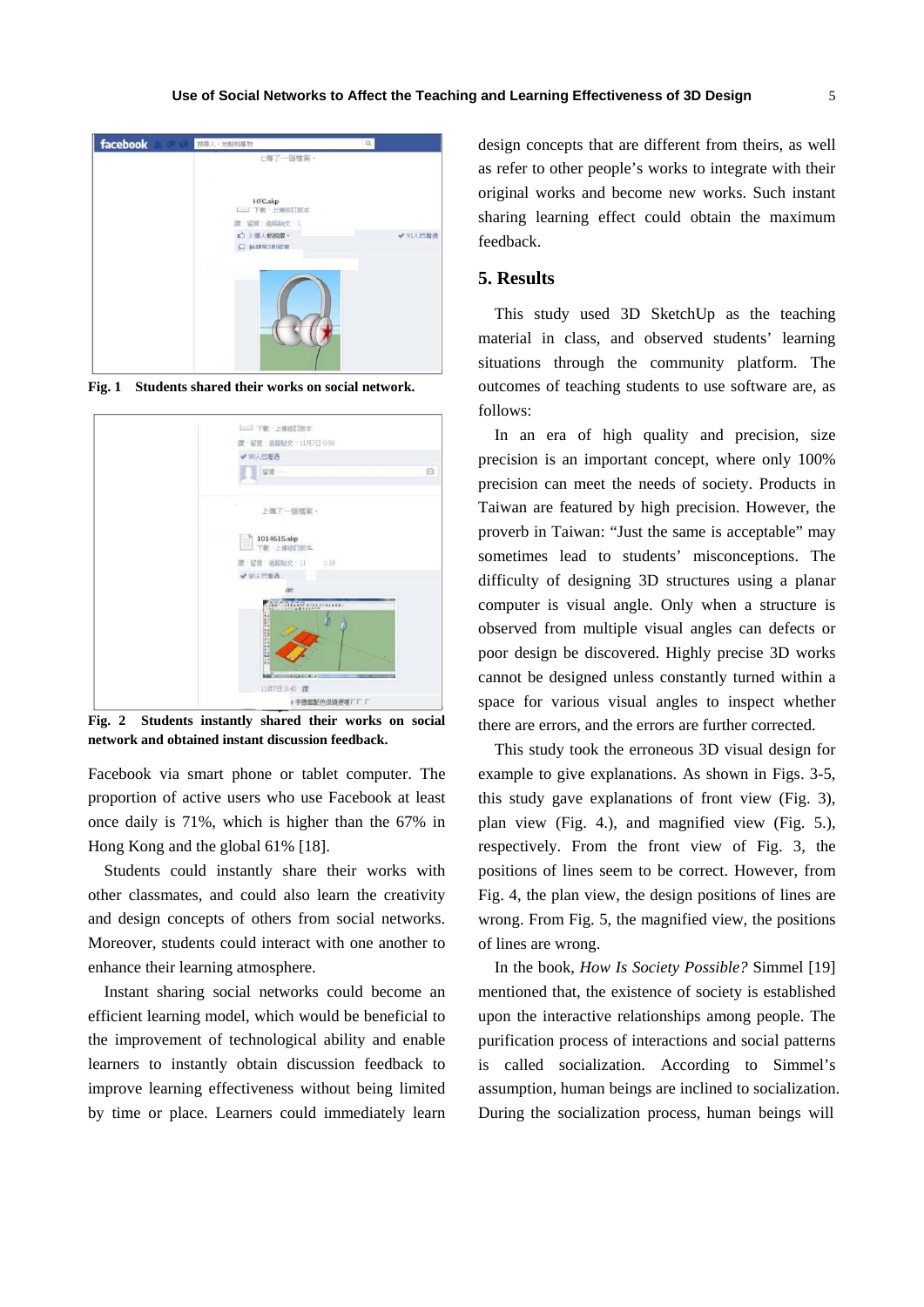

**Fig. 3 The front view shows that the positions of lines seem to be correct.** 



**Fig. 4 The 3D plan view shows the dislocation of lines.** 

experience three stages: stage 1—confirming that other people are a part of our group; stage 2—group is affected by non-socialization through interactions. During this process, members adjust themselves, and eventually reach autonomous existence; stage 3—the group is aware that the society is composed of unequal structures where inequality and imperfection exist. However, group members still agree that society is the



**Fig. 5 The magnified view shows the dislocation of lines.** 

platform of interpersonal interactions. In this way, the process of social practice can be completed [20].

When performance on a platform is similar, students will spontaneously form groups. However, some students are still non-socialized. Overall, during the learning of 3D SketchUp, students would discuss assignments and software skills with one another on the social network. Therefore, peer learning could be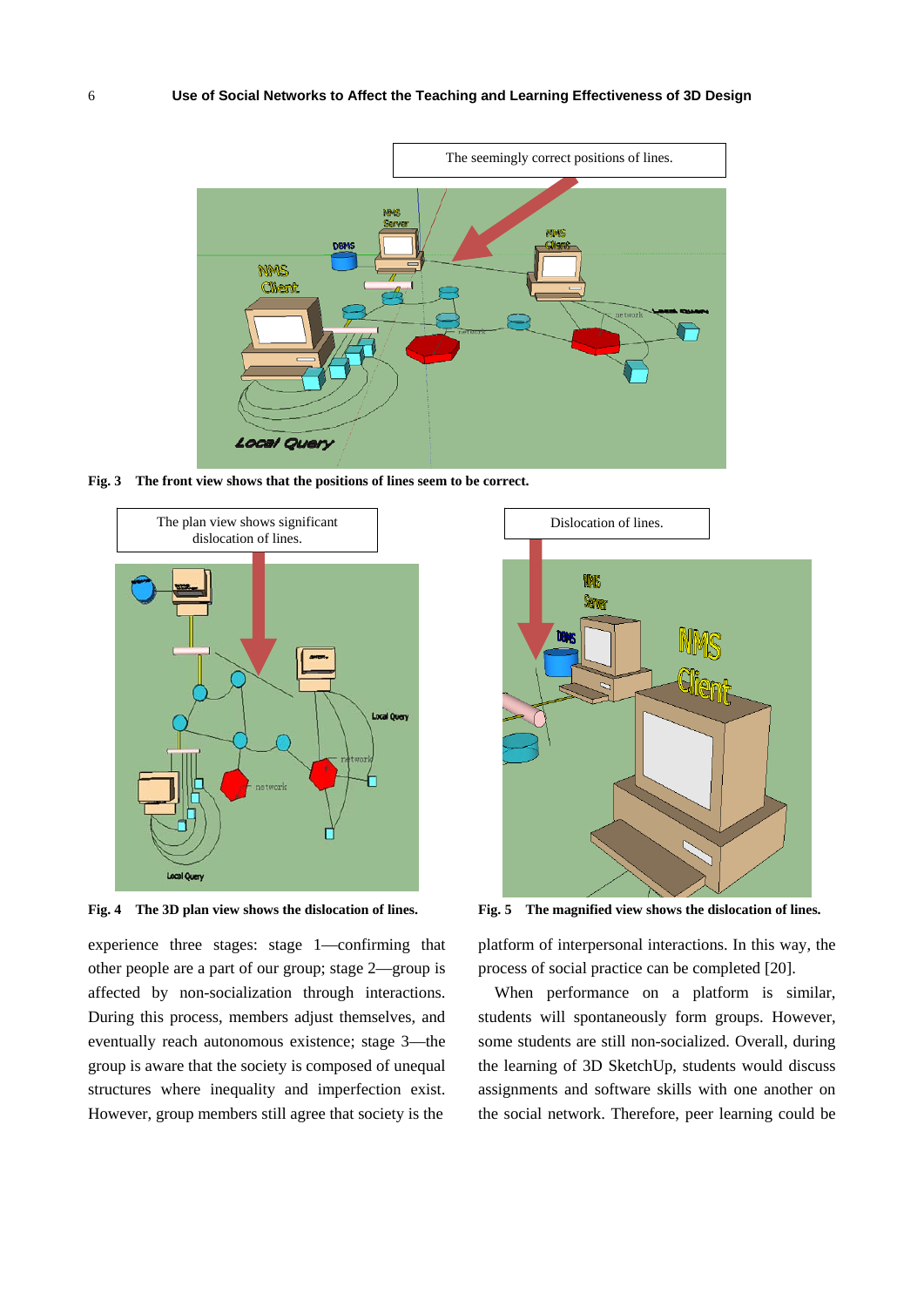7

effectively utilized to help other students, which has significant impact on the development of positive learning power.

# *5.1 3D Virtual Reality Teaching Improved Students' Learning Effectiveness of Learning Software*

In terms of education, 3D virtual reality can develop the 3D space concept of users, reduce the difficulty of converting 2D images to 3D structures, and convert general 2D images to virtual reality actually operated by users, which is the ideal combination of 3D technological software with education. Application of 3D virtual reality software enables learners to interact with learning materials, provides them with the feeling of personal experience, and offers them opportunities for storage, integrated alignment, value-added application, and easiness of repeated practice. 3D virtual reality software displays 3D virtual environments, and users can interact with virtual environments through the human machine interface to personally experience 3D structures. With students' active participation, 3D simulation can effectively assist students in understanding abstract knowledge, thus, enhancing their learning motivation and improving the learning effectiveness of the application of 3D design.

As human beings live in an environment of information technology, human life is closely related with such information network systems. Therefore, during the design of a 3D information network system, students could also understand the meaning of connection with an information network system. The use of 3D virtual reality teaching enabled students to experience the context. In addition, on-site and web-based instruction provided students with better understanding of learning of software, and enabled them to achieve great learning effectiveness.

# *5.2 Information Sharing of 3D Skills on the Social Network Improved Students' Learning Effectiveness of Learning Software*

In an era of rapid development of information

technology and social networks, students' sharing is no longer restricted to face-to-face sharing, and they can use social networks to instantly exchange opinions with others or learn from one another. In this way, the conversion of cognitive form can be reduced. The 3D skills information sharing of social networks has significant learning software application effectiveness for the application of situated learning. However, 3D and users can maintain an interactive relationship. With the operational design and color rendering of users, 3D virtual environments can generate different works of diversified designs.

# *5.3 Information Sharing of Social Network Reduced Learning Disabilities to Improve Learning Effectiveness*

The learning methods, knowledge, and skills background of everyone are different. If proper courses in combination with e-learning can be arranged, and peers can be utilized to share knowledge and skills on social networks, learning effectiveness can be improved to reduce learning difficulties.

3D interactive functions enabled learners to observe the relative positions of an information network system from various angles in a space, and connect the precise positions of adhesion points, lines, and surfaces of network cables. Moreover, with the interactive information sharing and discussions of social networks, learners' burden of design imagination can be reduced, and they can advance to learning the fundamental principles of an information network system.

# *5.4 Observation on the Intermediary Effect of Students' Community Identity*

Community sharing can stimulate learning. The intermediary effect of social networks on students was to use social networks to learn from and share with other classmates, and trigger their learning interest. Interaction, immersion, and imagination possessed by 3D technology offer the potential of development of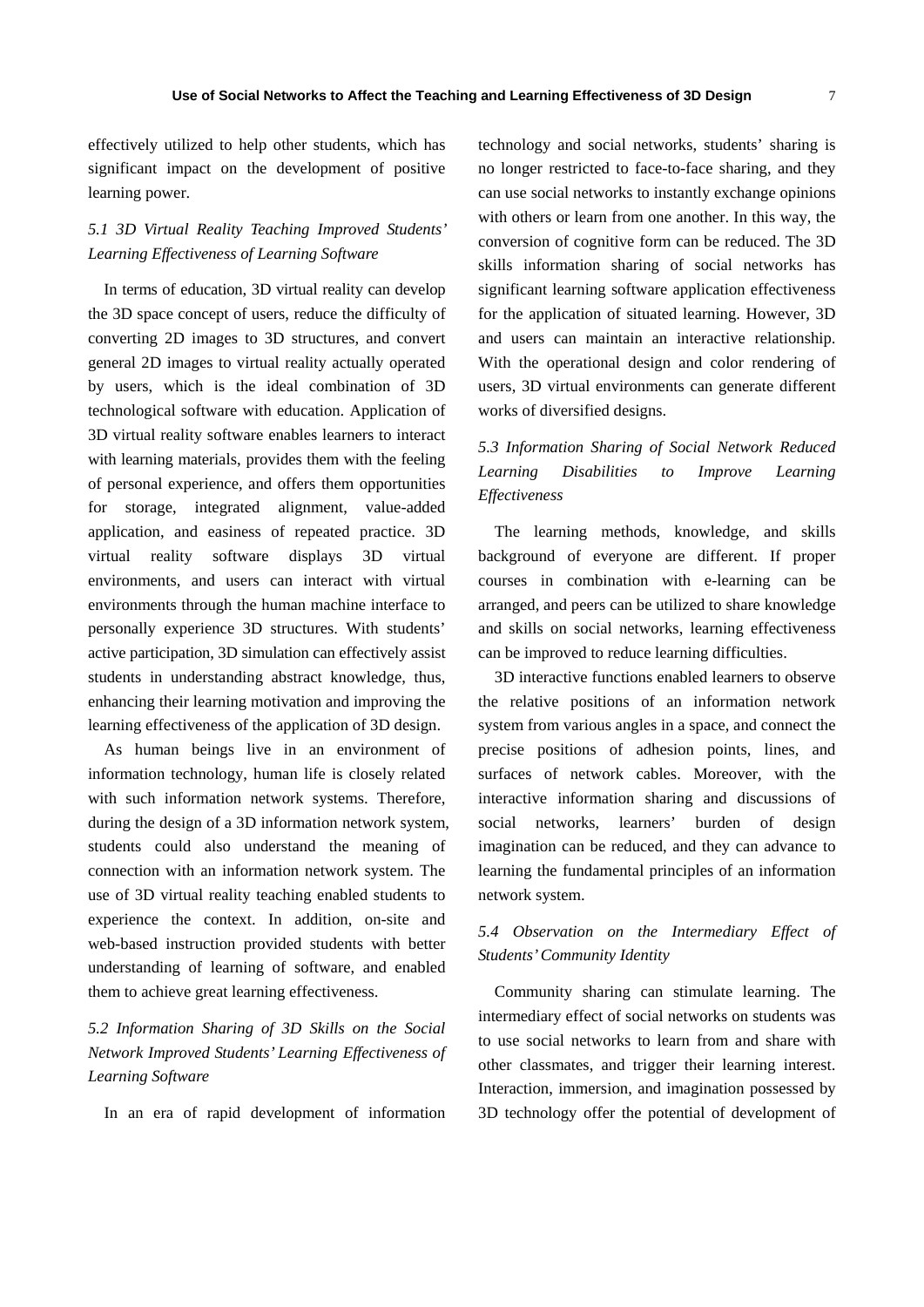space design and product teaching and design. Therefore, teaching 3D software application will be an indispensable part of future educational research.

# **6. Conclusions**

Chen [21] used a web-based instruction platform to introduce multimedia reciprocal representation teaching materials to implement experimental teaching and assess learning effectiveness, in order to investigate the differences in learning motivation and effectiveness, as caused by different teaching strategies and teaching materials. The study found that, the training of mixed e-teaching strategies and multimedia reciprocal representation teaching materials can improve learners' learning motivation and effectiveness, and help increase the understanding and memory of learning content to better preserve learning effect. The study by Lai [22] found that, the introduction of Web 2.0 platform to the design of learning activities has positive influence on the learning effect of self-adjustment. For example, it can improve learners' intention to communicate and share, which is beneficial to learners' reflection. Moreover, it enables learners to internalize knowledge and apply it to learning. In addition to human resources personnel, a network learning platform integrated with Web 2.0 tools enables instructors to better flexibly arrange learning activities and make the learning atmosphere more vivid.

Yu, Yu, Lu, and Chiu [23] indicated that, if virtual communities intend to increase the number of members and activate the internal knowledge transfer of communities, they can achieve such objectives by developing social exchange relationships, encouraging altruism, and creating community identity to enable members to share knowledge and provide feedback. Moreover, the higher the level of a social exchange relationship between community members and other members is, the higher the perception of altruism, sense of community belonging, and internal knowledge sharing in communities is. Virtual

communities with high knowledge sharing can effectively share and convey knowledge and experiences, which may help communities engage in knowledge management.

Information technology with computer graphic tools enables users to fulfill unlimited creative creation. Computer graphics technology is not merely a tool, but actually a media affecting human beings' thinking, as well as their attitude towards computers. Technology improves the efficiency of teaching and enables students to find more joy in learning.

Computer graphics can combine objects of different lines, colors, and shapes to rapidly fill in the colors of objects or remodify them. Students can rapidly learn to attempt different creations, and are provided with the space of visual imagination and digital creativity. This study enabled students to design a 3D computer network system, and use the concepts of an information environment to design a 3D computer network system model. Therefore, this study could improve the visual value of a space information environment perceived by students. Through 3D surround view, the precision of every surface could be observed from 720˚.

Compared with traditional media, computers provide safer environment. Therefore, students were not worried about contamination of digital objects, and could explore and attempt designs without hesitation. During the teaching process in class, the author integrated information technology with interactive teaching, and achieved great learning effectiveness. Therefore, during the teaching process, the author guided students to learn dynamic 3D and trained their production precision. Moreover, students could observe the creative works of one another through social network platforms to avoid interference of close observation from others during the design process. The author found a lot of joy in teaching because the learning effectiveness of students was improved during the teaching process.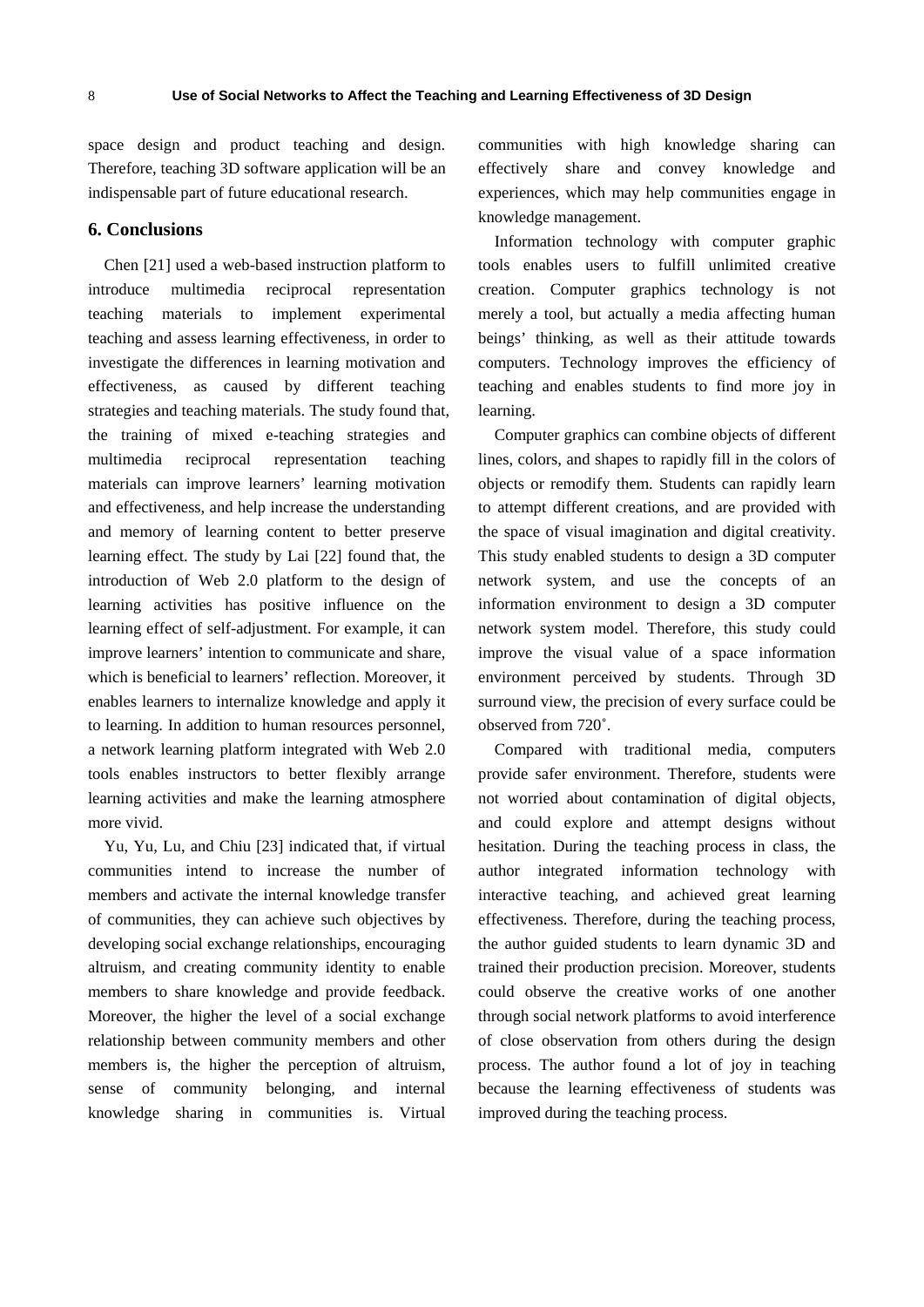# **Recommendation**

Future studies are advised to analyze and investigate the moderating (intervening) effects of intermediary variables of the problem-solving ability of the 3D space concept, 3D skill learning, and their mutual influence on learners during peer learning.

## **References**

- [1] Shafer, K. 2010. "Prisms and Pyramids with Google SketchUp: A Classroom Activity." In *Proceedings of Society for Information Technology and Teacher Education International Conference 2010*, edited by Gibson, D., and Dodge, B. Chesapeake, VA: Association for the Advancement of Computing in Education (AACE), 3505-7.
- [2] Hsu, W. G. 2010. "Application of Landform, Architectural 3D Model-Related Techniques and Virtual and Real Statuses." Academia Sinica Department of Information Technology Services, Academia Sinica Computing Centre (7).
- [3] Kuo, M. S., and Chuang, T. Y. 2012. "A Time and Cost Effective Approach to 3D Scenario Building in a Digital Game Design Class." *Procedia-Social and Behavioral Sciences* 64: 209-18.
- [4] Sun, Z. C., Gao, H. C., Chang, C. S., and Wang, T. C. 2009. "Information Exchange Behavioral Pattern of Virtual Community Members." In *Proceedings from International Conference on Information Management 2009*. Taipei: Shih Hsin University.
- [5] Tsai, C. H., and Lai, L. L. 2011. "Information Sharing of the Virtual Community." *Journal of Library and Information Studies* 9 (1): 161-96.
- [6] Lu, R. Y. 2013. "A Study on Community Awareness, Community Dependence, and Community Civil Behavior in Virtual Communities." In *Proceedings from 2013 the*  16th *Conference on Interdisciplinary and Multifunctional Business Management*. Taipei: Soochow University.
- [7] Juang, Y. R. 2013. "Research on Design, Application and Evaluation of Mobile Social Learning Game for Highly Interactive Learning." National Science Council Project, NSC101-2511-S228-001-MY2. Taipei: National Science Council, Executive Yuan.
- [8] Wu, S. C., Fang, W. C., and Huang, H. C. 2012. "Identifiable Anonymous and Group Norms in Virtual Communities: The Test of Mediating Effects of Public Self-awareness and Community Identification." *Journal of Information Management* 19 (2): 315-47.
- [9] Mael, F. A., and Ashforth, B. E. 1992. "Alumni and Their Alma Mater: A Partial Test of Their Formulated Model of

Organizational Identification." *Journal of Organizational Behavior* 13 (2): 103-23.

- [10] Algesheimer, R., Dholakia, U. M., and Herrmann, A. 2005. "The Social Influence of Brand Community: Evidence from European Car Clubs." *Journal of Marketing* 69 (3): 19-34.
- [11] Lai, H. M. 2013. "Sharing Information and Rumors in Online Communities—A Comparison of Posters and Lurkers." National Science Council Project, NSC101-2410-H270-002. Taipei: National Science Council, Executive Yuan.
- [12] Chuang, K. C. 2008. "The E-Book Combined Digital Learning Platform." National Science Council Project, NSC97-2511-S224-001. Taipei: National Science Council, Executive Yuan.
- [13] Hung, M. C., Wu, C. L., and Hsieh, T. C. 2013. "The Investigation, Implementation, and Evaluation on the Math E-Book Based on 3D Virtual Reality for the Elementary School Students with Math Learning Disabilities from the Perspective of Situated Cognition." National Science Council Project, NSC101-2511-S343-001. Taipei: National Science Council, Executive Yuan.
- [14] Chu, H. C., Chen, Y. M., Hung, P. S., and Liao, M. R. 2010. "A Study of Adaptive Collaborative E-Learning for Teachers' Professional Development on Knowledge and Competence about Teaching Students with Mathematical Learning Difficulties." (III) National Science Council Project, NSC99-2511-S024-015. Taipei: National Science Council, Executive Yuan.
- [15] Chan, H. H. 2011. "Influence of Assessment Mechanism for Students' Learning Effectiveness on University Education and Reflection." *Taiwan Educational Review Monthly* 1 (2): 43-5.
- [16] Liao, Y. W., and Huang, Y. M. 2013. "Cooperative Learning Platform for the Recommendation Mechanism Based on the Story Electronic Picture Books to Social Networking Sites." National Science Council Project, NSC101-2622-S041-001-CC3. Taipei: National Science Council, Executive Yuan.
- [17] Liu, D. Y. 2007. "Influence of Interactivity of Network Learning Environment on Learning Effectiveness of University Courses." *Chia-Nan Annual Bulletin* 33: 429-46.
- [18] Lin, D. H., and J&M Studio Cultural Creativity. 2014. "Facebook's Must-Try Marketing Strategies: Use of 15 Tricks to Create Your Own Network Marketing Channels." New Taipei: Lingjixian Publishing.
- [19] Simmel, G. 2002. *How Is Society Possible?* Translated by Lin, R. Y. China: Guangxi University Press. (Original work published in 1908).
- [20] Yang, E. F. Y., and Liao, C. C. Y. 2009. "Exploring